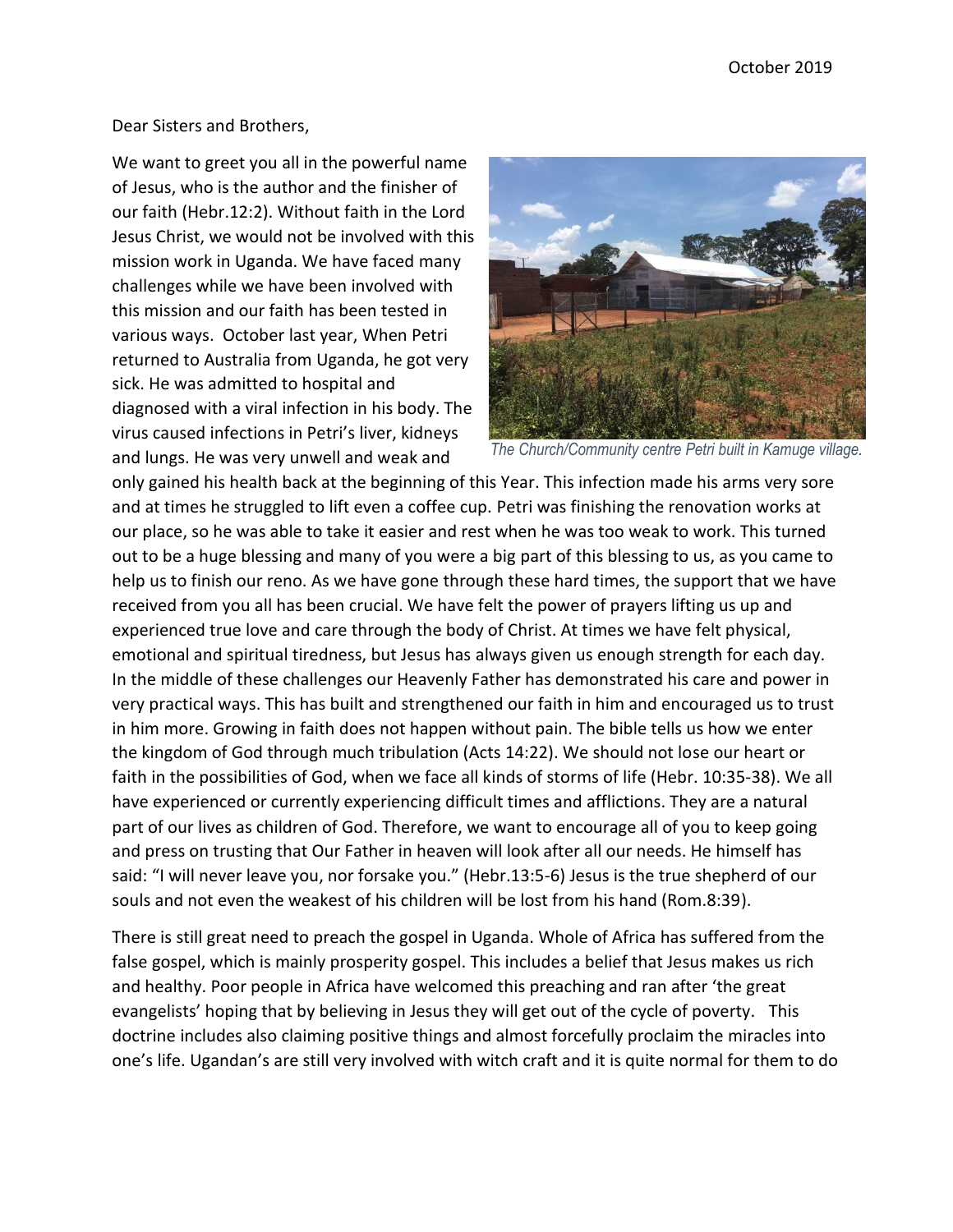different rituals in order to receive the needed miracle. This deadly doctrine of prosperity gospel has spread like fire throughout the continent of Africa and many people's faith has shipwrecked. Therefore, the preaching of the gospel is very important and the main part of our mission work in Uganda. Now that the church building is built, we continue to pray for the right elders who can lead the work. We have specifically prayed for the Lord to test the hearts of men and set the right brothers apart for the work of ministry (Acts 1:24-25).



*One of many outdoor preaching/evangelism meetings we organize during our trips to Uganda.*

Many of you already know about a great set back that almost broke our desire to continue the mission in Uganda. Samuel and Juliet who are the founders of the Exodus Orphanage School, started to go astray and finally turned against us. All started when Petri advised Samuel that he will not automatically become a pastor of the church in Kamuge. Instead the elders will be selected prayerfully as the bible teaches. After this we also learned that Samuel and Juliet had already planned to pastor the church and were not willing to surrender this dream on the altar. Petri also showed from the word of God that a woman cannot be a pastor. Samuel's and Juliet's attitude started changing towards us. They started spreading lies about Petri, but their own lies were revealed. To our surprise Samuel's own family exposed him. They started telling Petri about the wrong things that Samuel and Juliet had lately done to them and had prayed that God would help them and stop Samuel. Petri gave multiple opportunities to Samuel to repent and turn from all lies back to the truth, but the repentance was never authentic and lacked the changed actions and behavior. On the contrary, Samuel began telling people that he will be pastoring the church in Kamuge anyway, after Petri's departure. Petri had gained the respect of many people in the village and they told him what Samuel had said to them. We came to the conclusion that we cannot continue to work together with Samuel and Juliet due to mistrust in them. We informed Juliet and Samuel that we can no longer be involved in Exodus Orphanage School. Without us knowing, God who had seen it all, had already prepared the next step for us.

Samuel's brother John works as a health educator for the Ugandan government in the small remote villages. He has been carrying a burden for a long time for the village of Kamuge and other villages in the district of Pallisa. John wants to combine the health education and the gospel in his work. John was helping petri with the building of the church and often acted as a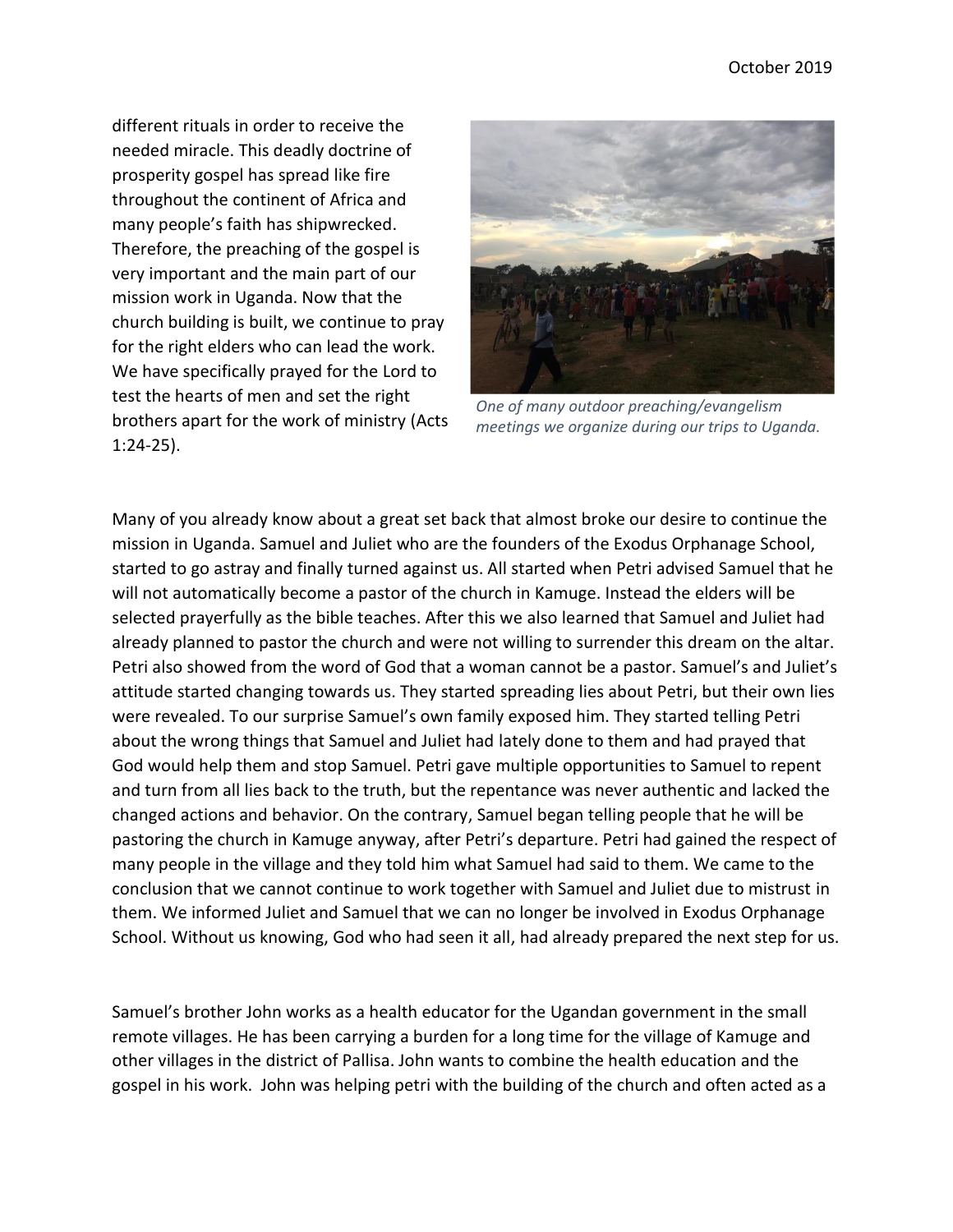

*Petri with John at the mission center in Kamuge villge.*

translator. Petri and John became good friends and John supported Petri wholeheartedly when the problems with Samuel started. He pleaded Petri to stay and not to stop the mission in Kamuge. His prayers were heard and Petri decided to stay. Petri went on to set up a committee of 8 members, which has since grown to 14 and was founded in Kamuge. John acts as a joint chairman with Petri and he is also acting bookkeeper, and is our current main contact in Uganda. John is responsible of communication between us and the committee and now the

committee is responsible of the finances for all the mission work, which now include, prayer meetings, support of the children, the church/community center, food and crops at our mission center, and the livestock. All of them believe that as there are more people involved and responsible, there is less temptation to go wrong. Currently we are in a process of registering the mission works we have begun in the village of Kamuge, so that it will have NGO status as well and give us legal rights to operate in Kamuge and Uganda. The name of the mission is Kamuge Christian Mission and it involves preaching of the gospel, teaching the Word, discipleship in the church, social welfare and educating the people. We focus first on the village of Kamuge, but we also reach out to the other nearby villages and churches.

Work is plentiful as there are many needy people in Kamuge and surrounding areas. We are investigating the area and highlighting the most urgent needs among the people. We then make an action plan on how to help the people most effectively. We don't rush into action as we believe the foundations have to be laid carefully in order to build lasting work that glorifies God. We have discovered that there are hundreds of homeless children in the area and we are praying for wisdom on how to help them the right way. Our vision to build a mission center has begun and this will serve as a children's home and



*The opening ceremony and first service in the newly constructed church/community center.*

school and would also support poor families to look after their children. We have also begun to invest more in cultivations and purchasing of more land and are finding ways to become more self-sufficient. Health education is also a very important part of our mission as it prevents many health problems and even deaths.